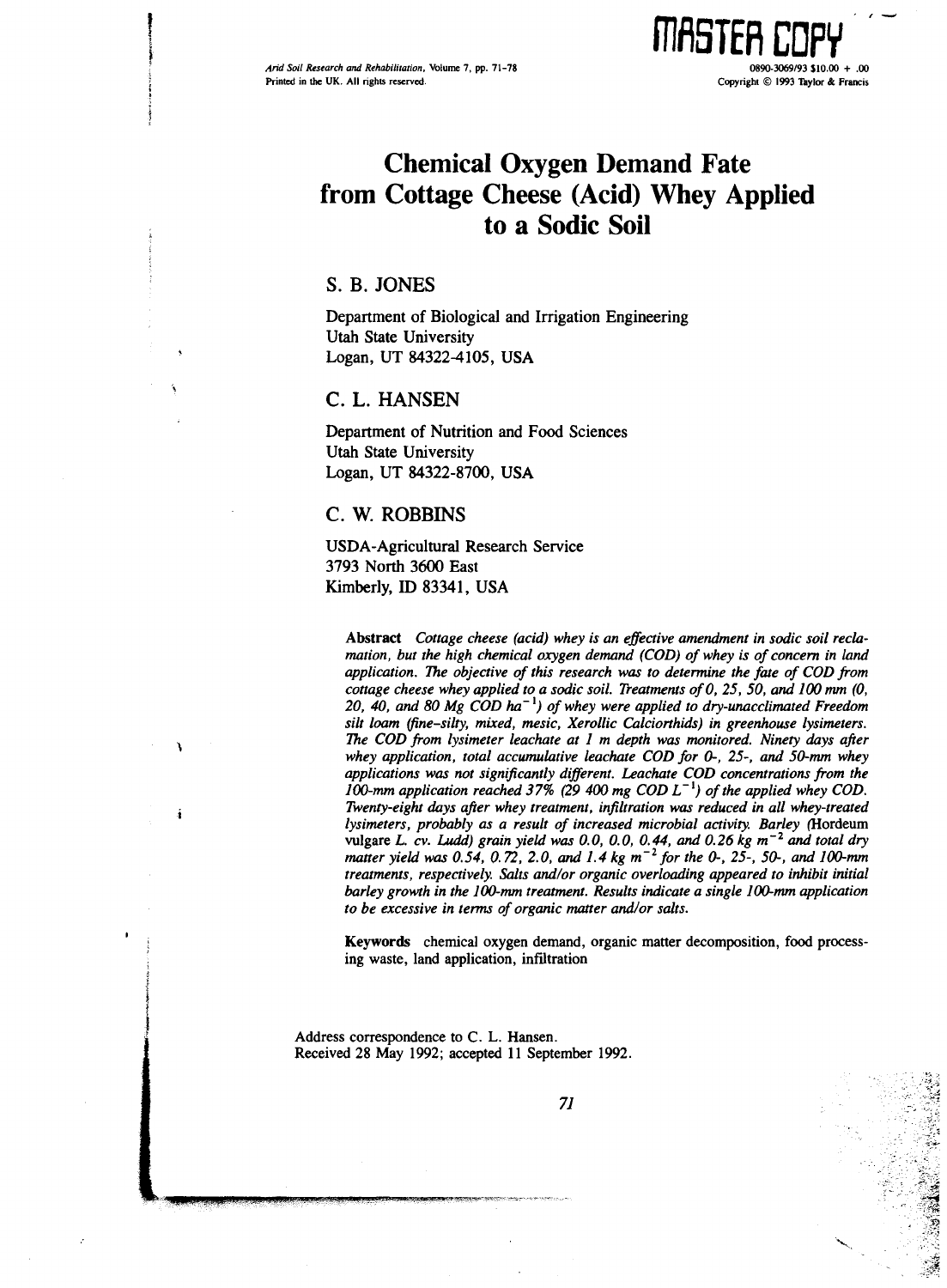#### **Introduction**

Cottage cheese (acid) whey, a by-product of cottage cheese manufacture, contains about 50% of the original milk solids and up to 90% of the initial milk volume. U.S. creamed and low-fat cottage cheese production in 1991 was 366 000 Mg (U.S. Crop Reporting Board 1992), which equates to a cottage cheese whey production of approximately 3  $\times$ 10<sup>6</sup> Mg. Producers, especially small ones, find whey disposal costly because of changing state and federal disposal regulations and fluctuating market values for whey (House of Representatives 1979).

Cottage cheese whey has been applied to arid, high-pH sodic soils. The results show that acid whey application helps to reclaim sodic soils by lowering soil pH, exchangeable sodium percentage (ESP), and sodium adsorption ratio (SAR), and by improving aggregate stability and infiltration as well as crop yield (Robbins and Lehrsch 1992; Jones et al. 1993). The effects of land application of cheddar cheese (sweet) or casein whey on soil and crops have been studied by several researchers. Sharratt et al. (1962) and Peterson et al. (1979) showed that sweet whey applications increased crop production. Sharratt et al. (1962) found that a 25-mm depth of whey contains 370 kg N, 120 kg P, and 450 kg K ha<sup>-1</sup>. Sharratt et al. (1959) and Peterson et al. (1979) showed decreased yields by excessive sweet whey applications and cited a 100-mm seasonal application as optimum. Soil aggregation increased by whey applications in proportion to the amount applied up to 85 mm.

Ghaly and Singh (1985) and Watson et al. (1977) concluded that in practical applications of from 25 to 32 mm there would be little chance for leaching of nitrates and other nutrients into groundwater. In another study, hydraulic conductivity decreased shortly after whey applications but returned to previous or higher values 1-3 weeks following whey treatment (McAuliffe et al. 1982; Watson et al. 1977).

Application of whey on land has the potential to induce a high oxygen demand in the soil. There are two measures of oxygen demand for wastewaters. Biochemical oxygen demand (BOD) indicates the oxygen equivalent of water-soluble and biodegradable organic matter, while chemical oxygen demand (COD) includes insoluble organic matter as well. Organic matter is found in many types of wastewaters and if improperly applied can cause odor problems as well as oxygen depletion in soil. Land application has been shown to be very effective in treating wastewater when organic overloading is avoided. McKinney (1962) showed that acclimated soils (those containing microorganisms ideally suited to the applied waste) have a more rapid uptake of oxygen than unacclimated soils. Sheaffer et al. (1979) showed that the availability of plant nutrients was affected by both sewage sludge loading rates and soil temperatures. Smith et al. (1977) measured COD concentrations from potato processing wastewater applied at five different sites for three years. Wastewater applications of 100 mm were applied at 1-, 2-, and 4-week intervals. One-week intervals were found to be excessive and a 4-week interval was recommended. Annual applications of potato processing wastewater added from 10 to 85 Mg COD ha<sup> $-1$ </sup>. Average wastewater COD concentrations ranged from 765 to 3080 mg COD  $L^{-1}$ , with maximum values ranging from 1040 to 7400 mg COD  $L^{-1}$ . Average COD removal efficiencies at a 1500-mm depth ranged from 95 to 98% and removal efficiencies based on maximum COD values ranged from 80 to 98%. In another study, annual sugarbeet processing wastewater applications added from 8 to 140 Mg COD ha<sup> $-1$ </sup> (Smith and Hayden 1983). Upper loading rates of 140 and 61 Mg COD  $ha^{-1}$  produced anaerobic soil conditions and damaged vegetation. Average COD concentrations ranged from 2000 to 8200 mg COD  $L^{-1}$ , with annual average removal efficiencies ranging from 48 to

ţ.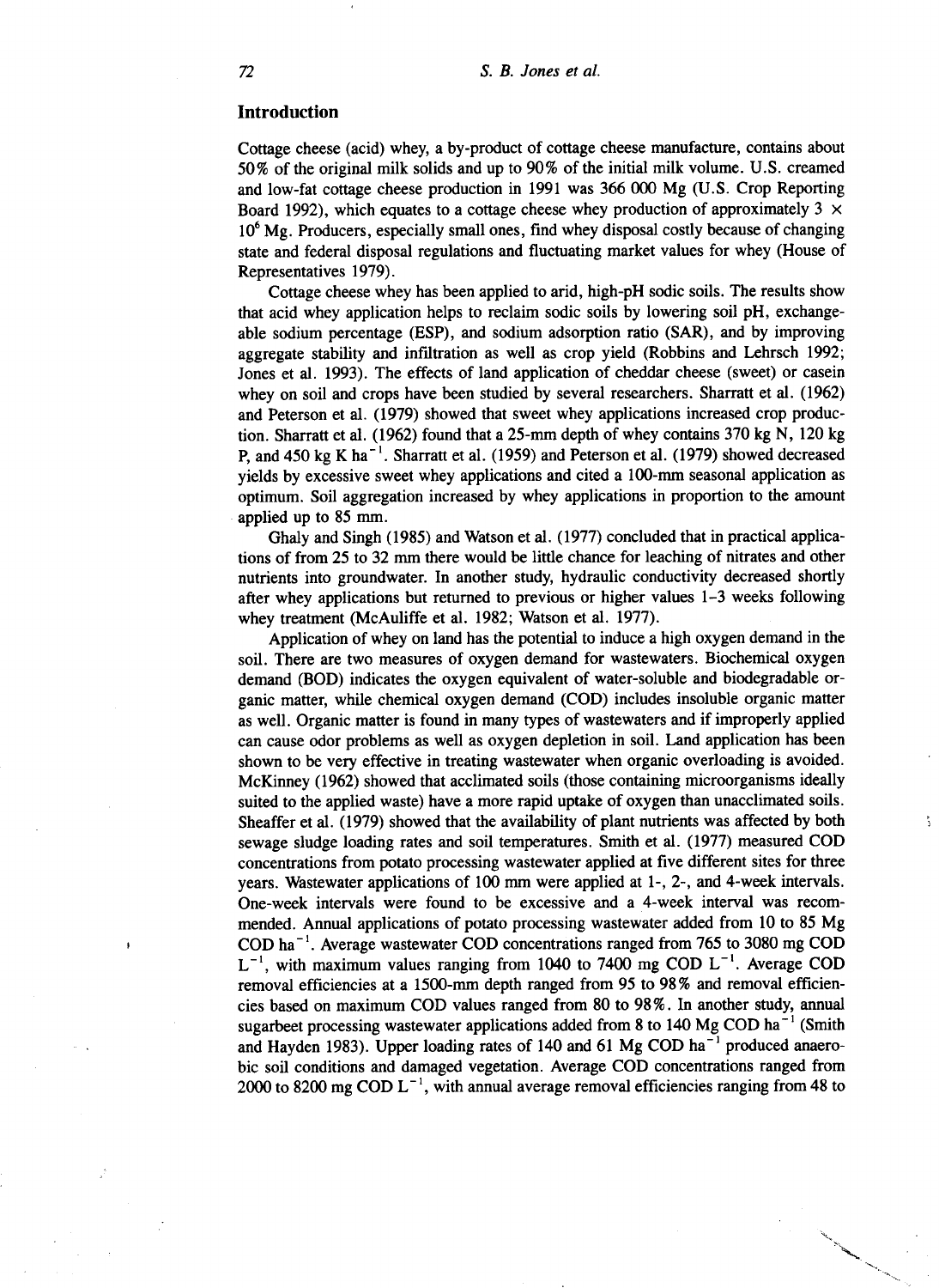84%. Comparison of the diluted wastewater COD concentrations from these studies with a cottage cheese whey COD of 68 000 mg COD  $L^{-1}$  (Gilliland 1979) exhibits the potential problem of overloading the soil with organic matter from whey application.

The objective of this research was to determine the fate of the chemical oxygen demand from cottage cheese whey applied to a sodic soil in greenhouse lysimeters.

#### **Materials and Methods**

A lysimeter study was conducted in a semi-temperature-controlled greenhouse (15- 35 °C) with supplemental lighting from 6:00 am to 10:00 am to compensate for early morning shading. To monitor weight changes due to irrigation, evapotranspiration, and drainage, each lysimeter had a hydraulic weighing system (Robbins and Willardson 1980). Each lysimeter contained 30 mm of 0.06-mm washed silica sand in the bottom to facilitate drainage. The lysimeters were filled with Freedom silt loam (fine-silty, mixed, mesic, Xerollic Calciorthids) sodic surface soil (0-150 mm), from southern Idaho, which had not previously been irrigated or cultivated. The soil, which had been stored in containers since 1987, was sieved through a 6-mm screen and placed on top of the sand layer to a depth of 0.85 m. More of the same soil was obtained from the field on 10 June 1991, and an additional 0.15 m was added to each lysimeter. The dry soil columns were settled to a depth of 1.00 m at a bulk density of 1.4 Mg  $m^{-3}$  by vibrating the sides of the lysimeters. Each lysimeter had a surface area of  $0.072$  m<sup>2</sup> and a pore volume of 33 L or an equivalent of 455 mm of water depth.

Cottage cheese whey was obtained from Dairy Gold, Inc. in Twin Falls, Idaho, where the milk acidification process used an equivalent of 3 g of phosphoric acid  $(H_3PO_4)$  per kilogram milk. The whey contained 21 mmol Ca, 4 mmol Mg, 16 mmol Na, and 42 mmol K kg<sup>-1</sup> whey and had an SAR of 3, pH of 3.3, and EC of 7.7 dS  $m^{-1}$ . The COD of whey applied to the lysimeter soil averaged 79 000 mg  $L^{-1}$  and the COD of the subsequently applied irrigation water was approximately 8 mg  $L^{-1}$ . Soil loading rates from the 0-, 25-, 50-, and 100-mm whey treatments were equivalent to approximately 0, 20, 40, and 80 Mg COD ha<sup> $-1$ </sup>, respectively. Treatments of 0-, 25-, 50-, and 100-mm whey were applied to the soil columns on day 0 (11 June 1991), each randomly replicated three times.

Whey treatments were applied and allowed to soak in. Six days later, the top 150 mm was removed, dried, thoroughly mixed, and returned to its respective lysimeter and settled to the previous density. All lysimeters then received 85 mm (6 L) of preplant irrigation. Each lysimeter was planted on day 7 with 15 barley *(Hordeum vulgare* L. cv. Ludd) seeds and later thinned to 11 plants per lysimeter. Barley was harvested during the twelfth week of growth. Irrigations were applied using fresh water at volumes of 6, 10, 10, 5, and 10 L on days 6, 16, 28, 34, and 41 following whey application. Thereafter, on days 48, 55, 62, 69, 76, and 83, irrigation was applied at a rate of 1.25 times water loss due to evapotranspiration. To improve crop growth, 10.0 g of urea were applied to each lysimeter on day 62. Because of an aphid infestation, 0.5 g of Temik granules were applied to each lysimeter on days 41 and 43.

Leachate samples for COD determination were collected from the lysimeter drain tubes. From day 30 (first leachate) to day 55, leachate samples were collected each day drainage took place. Samples were then taken from the first leachate that appeared following each weekly irrigation. These samples were frozen until a sufficient number were collected to warrant analysis. The COD was measured using the dichromate reflux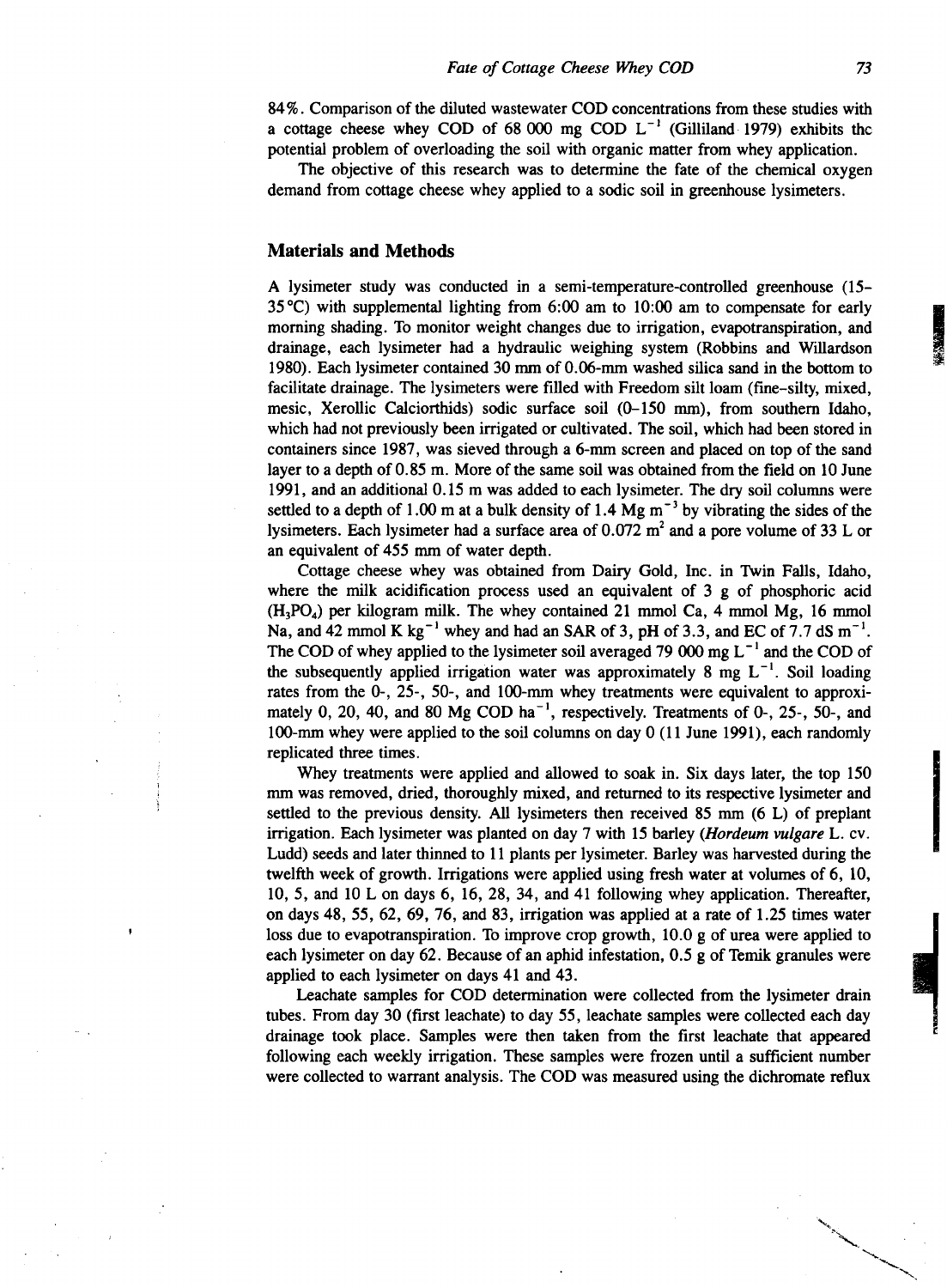method (American Public Health Association et al. 1971). The 1971 procedure was followed instead of the more recent procedure due to the availability of equipment.

#### **Results and Discussion**

The accumulative leachate COD plot (Fig. 1) for the four treatments shows a marked difference between the slope of the 100-mm treatment and the other three treatments. The slope of each curve indicates COD removal efficiency, with a zero slope being 100% efficient. At 0.2 pore volumes the 100-mm curve differed significantly *(p —* 0.05) from the other three curves. Accumulative values and COD concentrations of replication 2 were three to four times higher than those from replications 1 and 3, which might suggest water flow between the lysimeter wall and soil column. Data from the second replication were therefore not used in producing the 100-mm curve. Plotting accumulative leachate COD against leachate volume rather than time produced a higher correlation for each of the four treatments. This was due to the variation of time between leachate accumulation and sample collection.

Using the 0-mm values as background, net COD removal efficiencies at the 1-m soil depth for the 25-, 50-, and 100-mm treatments were calculated from the data in Table 1. Accumulative 90-day removal efficiencies were 99, 96, and 90% and at 0.2 pore vol-



**Figure 1.** Accumulative leachate drainage water COD as a function of leachate volume and whey treatment.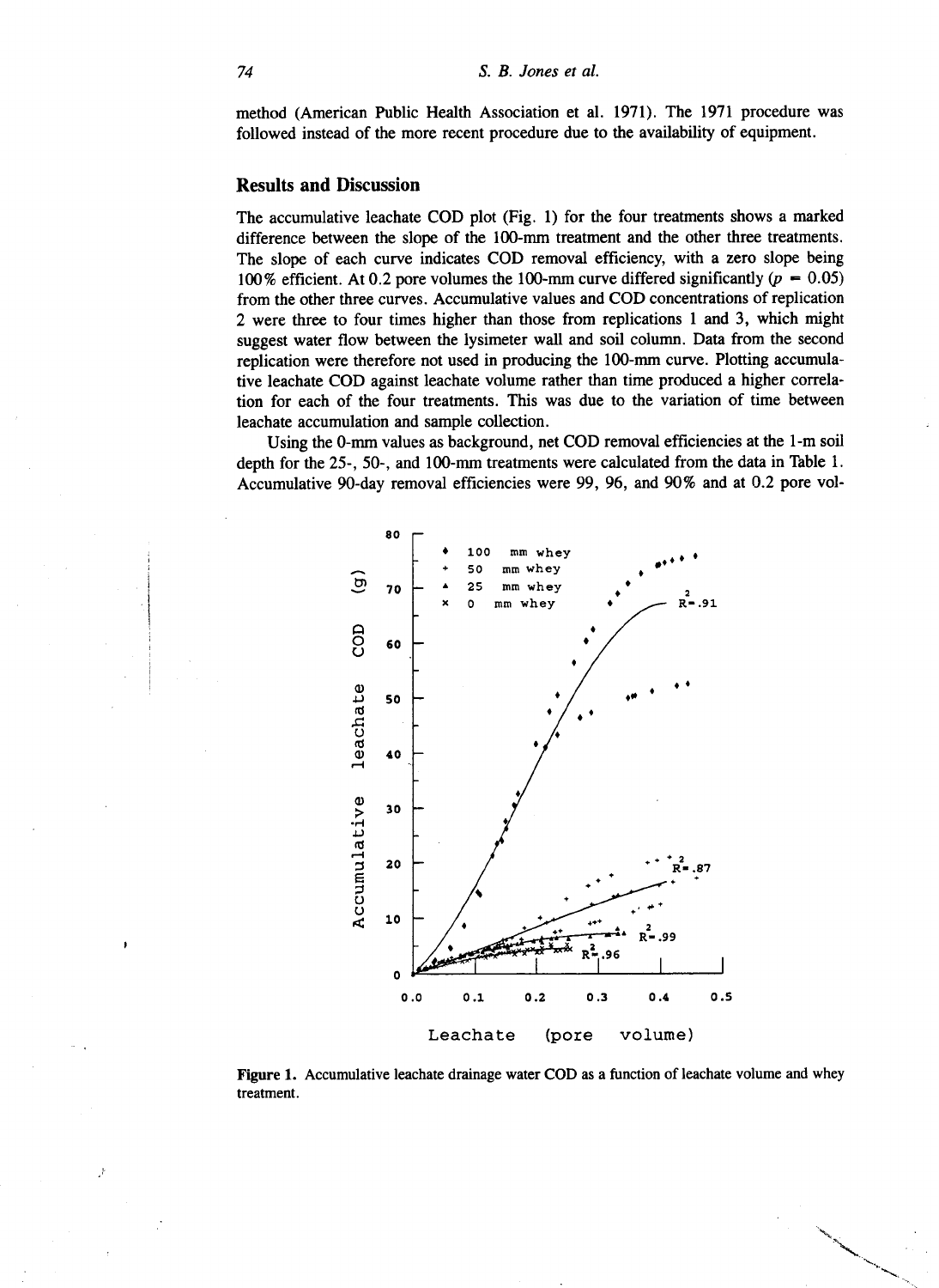#### **Table 1**

|               | ITERISISMELLI WILD ITERISISMELL DWILLING QQD THAWWD IVA I UWA 'TAIW' IFFORMILIOLIC SPICILIOW VO<br>a Freedom Silt Loam Soil |                                    |         |                               |         |
|---------------|-----------------------------------------------------------------------------------------------------------------------------|------------------------------------|---------|-------------------------------|---------|
| Whey          | Applied<br>Whey                                                                                                             | Accumulative<br>90-Day<br>Leachate |         | Leachate COD<br>$(mg L^{-1})$ |         |
| Depth<br>(mm) | <b>COD</b><br>(g)                                                                                                           | <b>COD</b><br>(g)                  | Average | Maximum                       | Minimum |
| $\bf{0}$      | 0                                                                                                                           | 5.4a                               | 686 a   | 1180                          | 254     |
| 25            | 146                                                                                                                         | 7.4a                               | 1030 a  | 1460                          | 282     |
| 50            | 291                                                                                                                         | 17.4 a                             | 1230 a  | 2380                          | 602     |
| 100           | 582                                                                                                                         | 64.7 b <sup>a</sup>                | 7320 a  | 29400                         | 491     |

COD of Applied Whey and Total Accumulative Leachate as Well as Average, Maximum, and Minimum Sample COD Values for Four Whey Treatments Applied to

*Noe.* Numbers in the same column followed by the same letter are not significantly different at the  $p = 0.05$  level  $(n = 3)$ .

'Replication 2 data not used in deriving this value.

umes removal efficiencies were 99, 99, and 94% for the 25-, 50-, and 100-mm treatments, respectively. Average sample COD concentrations for whey treatments of 25, 50, and 100 mm were 0.44, 0.69, and 8.4%, and maximum sample COD concentrations were 0.36, 1.5, and 36% of the applied whey COD (79 000 mg  $L^{-1}$ ). Minimum COD values occurred for the 0- and 25-mm treatments prior to day 90, while the 50- and 100 mm treatment values were still declining on day 90, indicating that whey organic matter was continuing to be leached from the 50- and 100-mm treatments.

Initial oxygen uptake in the soil was probably retarded by the dry-unacclimated soil condition (McKinney 1962). The rate of organic matter decomposition in the greenhouse soil temperatures would be expected to be greater than decomposition rates at lower field soil temperatures. Since leachate drainage for all lysimeters appeared between day 30 and day 55, at least 30 days of organic matter decomposition occurred before any leachate measurements were made. These facts limit application of data to field conditions where moisture content, soil acclimatization, and temperature variables will be significantly different.

Soil loading rates for the 25-, 50-, and 100-mm whey treatments were 20, 40, and 80 Mg COD  $ha^{-1}$ , respectively. These rates are within the range of upper daily and weekly loading rates found in the literature. Jewell and Loehr (1975) found that a daily loading rate of 17.9 Mg COD ha<sup>-1</sup> did not overload an acclimated soil. Smith (1974) showed peak weekly decomposition of 8 and 2.5 Mg ha<sup> $-1$ </sup> of COD for loading rates of 112 and 11.2 Mg ha<sup> $-1$ </sup>, respectively.

Cumulative infiltration of the final 120 mm of a 150-mm irrigation, 28 days after whey application, is shown in Fig. 2. Total infiltration time for 120 mm of water applied to the 25-, 50-, and 100-mm treatments was 320, 430, and 420% of the 0-mm treatment, respectively. Lower infiltration rates were attributed to the abundance of microbial activity due to whey organic matter, warmer greenhouse soil temperatures, and soil moisture levels near field capacity. In a sodic soil under field conditions, Jones et al. (1993) showed infiltration time for whey treatments of 25, 50, and 100 mm were 33, 31, and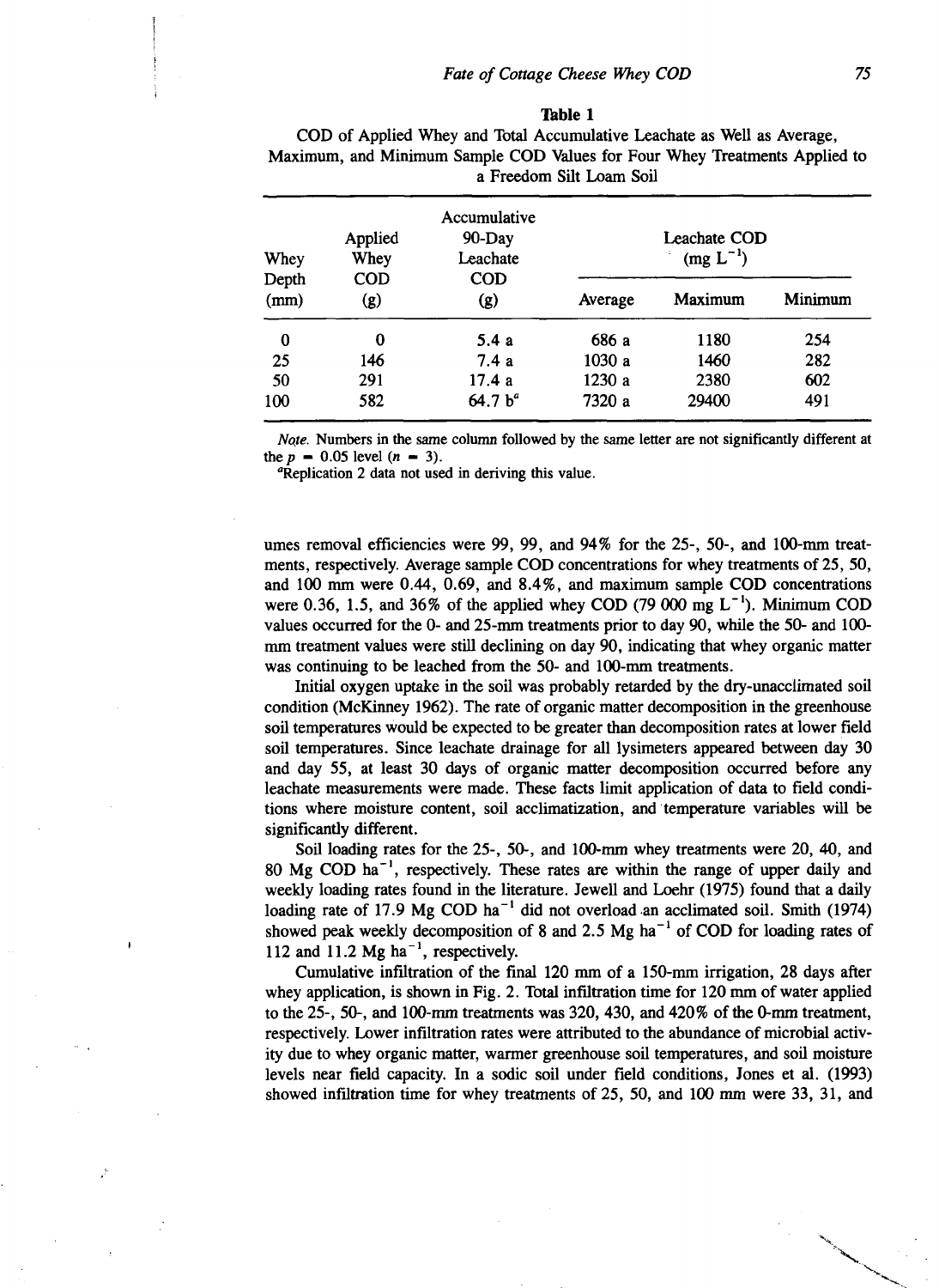26% of a 0-mm treatment 53 days after whey application. The field soil was allowed up to 4 weeks resting time between irrigations while this soil was irrigated weekly.

Barley grain yield for the 50-mm treatment was significantly greater than for the 0 and 25-mm treatments where kernels did not mature (Table 2). Grain yield for the 100 mm treatment was 59% of the 50-mm yield. Barley dry matter yield (grain + straw) for the 25-, 50-, and 100-mm treatments was 130, 370, and 260% of the 0-mm treatment yield, respectively. Yield from the 50-mm treatments differed significantly from the 0 and 25-mm treatments. Initial plant growth was slowed in the 100-mm treated lysimeters, probably by salts and/or organic overloading.

## **Conclusions**

The results of this study indicate that the chemical oxygen demand concentration in cottage cheese (acid) whey must be considered in land application. While increased microbial activity from whey organic matter may temporarily decrease infiltration rate, given adequate resting periods, whey application greatly improves infiltration. Crop yield is improved by whey application if COD or salt overloading does not inhibit growth. Depth of application should be limited by organic loading of soil and possible groundwater contamination from nitrates and other nutrients. This study showed that



Figure 2. Cumulative infiltration of the final 120 mm of a 150-mm irrigation as a function of time and whey treatment in a Freedom silt loam.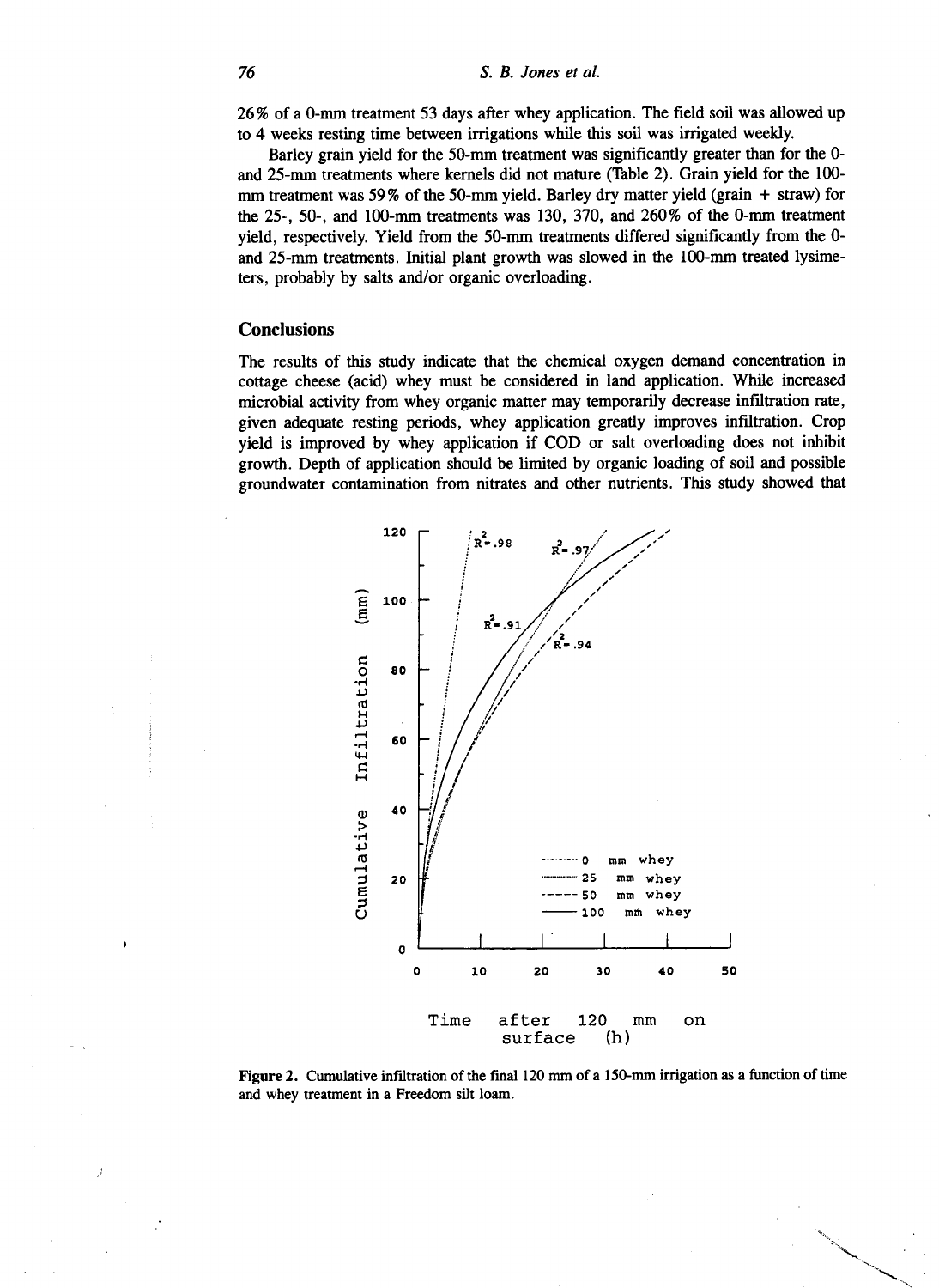|                    | Yield (kg $m^{-2}$ ) |                   |  |
|--------------------|----------------------|-------------------|--|
| Whey Depth<br>(mm) | Grain                | Dry Matter        |  |
| 0                  | $0.0a$ a             | 0.54a             |  |
| 25                 | 0.0a                 | 0.72a             |  |
| 50                 | 0.44 <sub>b</sub>    | 2.04 <sub>b</sub> |  |
| 100                | $0.26$ ab            | $1.43$ ab         |  |

**'Fable** 2 Lysimeter Barley Yields of Grain and Total Dry Matter

*Note.* Numbers in the same column followed by the same letter are not significantly different at the  $p = 0.05$  level  $(n - 3)$ .

°Barley kernels did not mature in the 0- and 25-mm treatments.

neither a single 25- or 50-mm whey application (20 or 40 Mg COD ha<sup> $-1$ </sup>) was excessive in terms of the leachate COD at a 1-m depth. The heavy chemical oxygen demand of a 100-mm application was excessive in greenhouse lysimeters. Based on other studies that considered leaching of nitrates, a recommended safe annual whey application is 32 mm. Further study under field conditions is warranted to observe the fate of COD under more natural conditions and through seasonal applications. The nitrates as well as organic matter from whey and their relationship to each other might also be considered.

## **Acknowledgment**

This work was supported in part by the Western Dairy Foods Research Center.

#### **References**

- American Public Health Association, American Water Works Association, Water Pollution Control Federation. 1971. Oxygen demand (chemical), pp. 495-499, in *Standard Methods for the Examination of Water and Wastewater,* ed. 13. American Public Health Association, New York.
- Ghaly, A. E., and R. K. Singh. 1985. Agricultural waste utilization and management, pp. 546- 553, in *Proceedings of the Fifth International Symposium on Agricultural Wastes.* American Society of Agricultural Engineers, Chicago, Illinois.
- Gilliland, S. E. 1979. Measuring chemical oxygen demand of cottage cheese whey cultured with *Kluyveromyces fragilis. Journal of Dairy Science* 62:882-887.
- House of Representatives, Subcommittee on Dairy and Poultry of the Committee on Agriculture. 1979. Assessment of whey situation. *House Resolution 230,* 96th Congress, 1st Session. U.S. GPO, Washington, DC.
- Jewell, W. J., and R. C. Loehr. 1975. Land treatment of food processing wastes. Presented at the American Society of Agricultural Engineers Winter Meeting, Chicago, Paper No. 75-2513. American Society of Agricultural Engineers, Chicago, Illinois.
- Jones, S. B., C. W. Robbins, and C. L. Hansen. 1993. Reclamation of a sodic soil using cottage cheese (acid) whey. *Arid Soil Research and Rehabilitation* 7:51-61.
- McAuliffe, K. W., D. R. Scoffer, A. N. MacGregor, and K. D. Earl. 1982. Casein whey wastewater effects on soil permeability. *Journal of Environmental Quality* 11:31-34.

McKinney, R. E. 1962. *Microbiology for Sanitary Engineers.* McGraw-Hill, New York.

Peterson, A. E., W. G. Walker, and K. S. Watson. 1979. Effect of whey applications on chemical properties of soils and crops. *Journal of Agricultural and Food Chemistry* 27:654-658.